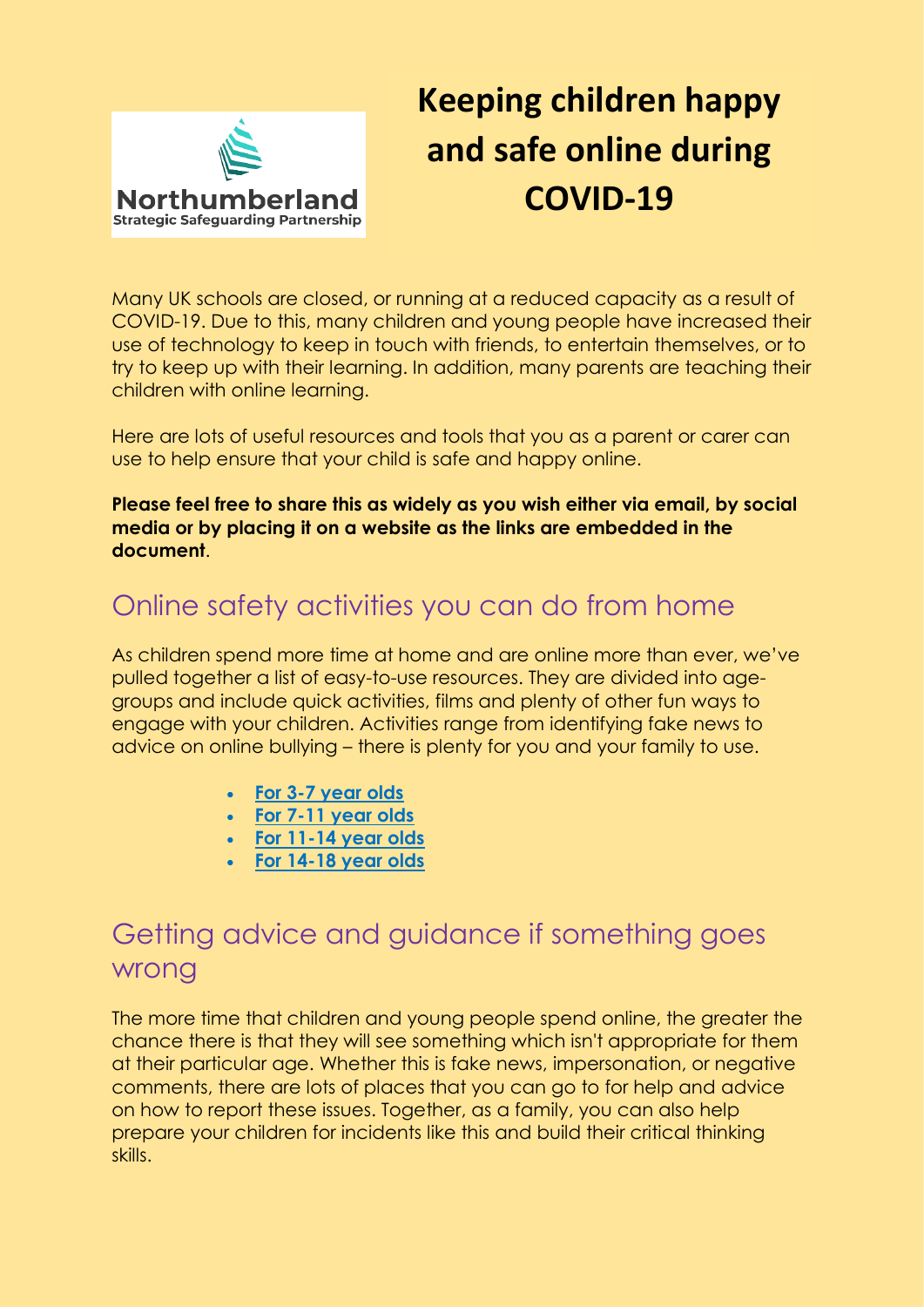## Making a report

**[www.reportharmfulcontent.com](https://childnet.createsend1.com/t/j-l-qpikut-l-k/)** is a website designed to help you report anything which you believe shouldn't be online. There is guidance about how to report different types of content as well as help with the next steps you can take if your report isn't actioned by the site or service you have made it on. Many social media sites also have a 'report inappropriate content' button or explain the way in which to report your concer.

- 1. **Report it on the platform** all of the major platforms used for sharing content have the option to report a piece of content. For example, on Facebook you can click on the three horizontal dots in the top righthand corner of any post and select 'Give feedback on this post'. It will then allow you to report the post as inappropriate and describe why. This will alert the platform to the content and allow them to review it against their own content standards. If the platform doesn't take reasonable action, report it to [Report Harmful Content.](https://reportharmfulcontent.com/)
- 2. **Report hate speech to the police** Hate crimes are any crimes that are targeted at a person because of hostility or prejudice towards that person's disability, race or ethnicity, religion or belief, sexual orientation or transgender identity. This can be committed against a person or property. If you are targeted or see hate speech online then you can report it via the [True Vision](http://report-it.org.uk/your_police_force) website.
- 3. **Child sexual abuse content** this should be reported to the [Internet](https://www.iwf.org.uk/)  [Watch Foundation.](https://www.iwf.org.uk/) If you know the child then you should also make a report to [CEOP.](https://www.ceop.police.uk/safety-centre/)
- 4. **What if my child has received images from an adult**? This is a criminal offence and you **must** [report](https://beta.northumbria.police.uk/our-services/report-an-incident/report-an-incident/) it to Northumbria Police by ringing 999. Ensure that you keep any evidence of the images but we recommend taking away the device until Northumbria Police is able to assist you.
- 5. **Support the individual** if an individual has been upset by seeing offensive content then make sure that they have the support they need. This might range from listening to their concerns through to putting them in touch with a specialist charity who can help.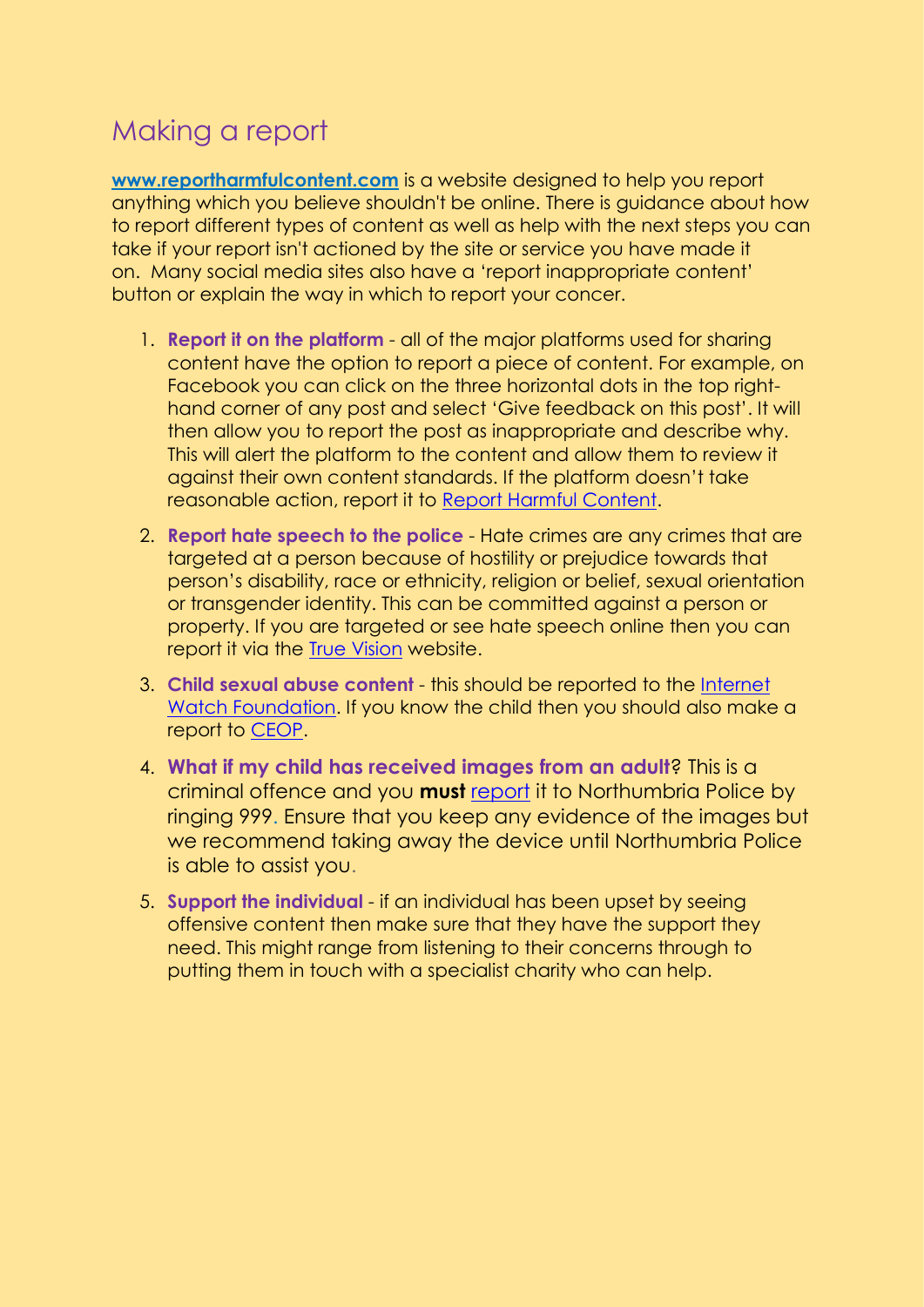## Speaking to someone

**For young people** - depending on the age of your child, there are a range of places that they can go to for help. For younger children they can **[call](https://childnet.createsend1.com/t/j-l-qpikut-l-u/)  [Childline](https://childnet.createsend1.com/t/j-l-qpikut-l-u/)** for help and support, and for older children **[The Mix](https://childnet.createsend1.com/t/j-l-qpikut-l-o/)** offer free and practical advice.

**For parents and carers** - **[The O2 and NSPCC helpline](https://childnet.createsend1.com/t/j-l-qpikut-l-c/)** can help you with any questions or concerns you may have about keeping your child safe online. They can provide you with advice and help to troubleshoot any problems your family may be facing.

**For educators or professionals** - The **[Professionals Online Safety Helpline](https://childnet.createsend1.com/t/j-l-qpikut-l-q/)** will continue to operate Monday to Friday 10:00am – 4:00pm. This helpline can assist with any online safety issues or concerns any professional working with children and young people may have. For help and support, please email **[helpline@saferinternet.org.uk](mailto:helpline@saferinternet.org.uk)**

## [Making the most of the internet as a family](https://childnet.createsend1.com/t/j-l-qpikut-l-a/)

#### [Creating a family agreement](https://childnet.createsend1.com/t/j-l-qpikut-l-f/)

A **[family agreement](https://childnet.createsend1.com/t/j-l-qpikut-l-z/)** is a great way to start a conversation with your whole family about how you all use the internet. As you have everyone at home, it's a fantastic way to set boundaries and discuss how you are all going to use technology during this time. Where is tech going to be used in your home? How are you going to share it and what times of the day can different family members have access? It's also a great way to discuss how to behave online and talk about what happens if something upsets or worries your child.

#### [Having a conversation](https://childnet.createsend1.com/t/j-l-qpikut-l-v/)

As a parent or carer, the best tool to support your child in leading a happy and safe life online is open conversation. Our **[Parents' Guide](https://childnet.createsend1.com/t/j-l-qpikut-l-e/)** gives advice on how to begin these discussions, how to work together as a family to support your child online, and how to handle difficult conversations or situations.

#### [Topic specific advice for parents and carers](https://childnet.createsend1.com/t/j-l-qpikut-l-s/)

From livestreaming and parental controls, to grooming, the **[saferinternet.org.uk](https://www.saferinternet.org.uk/)** has advice for parents and carers on a **[range of topics.](https://childnet.createsend1.com/t/j-l-qpikut-l-g/)**